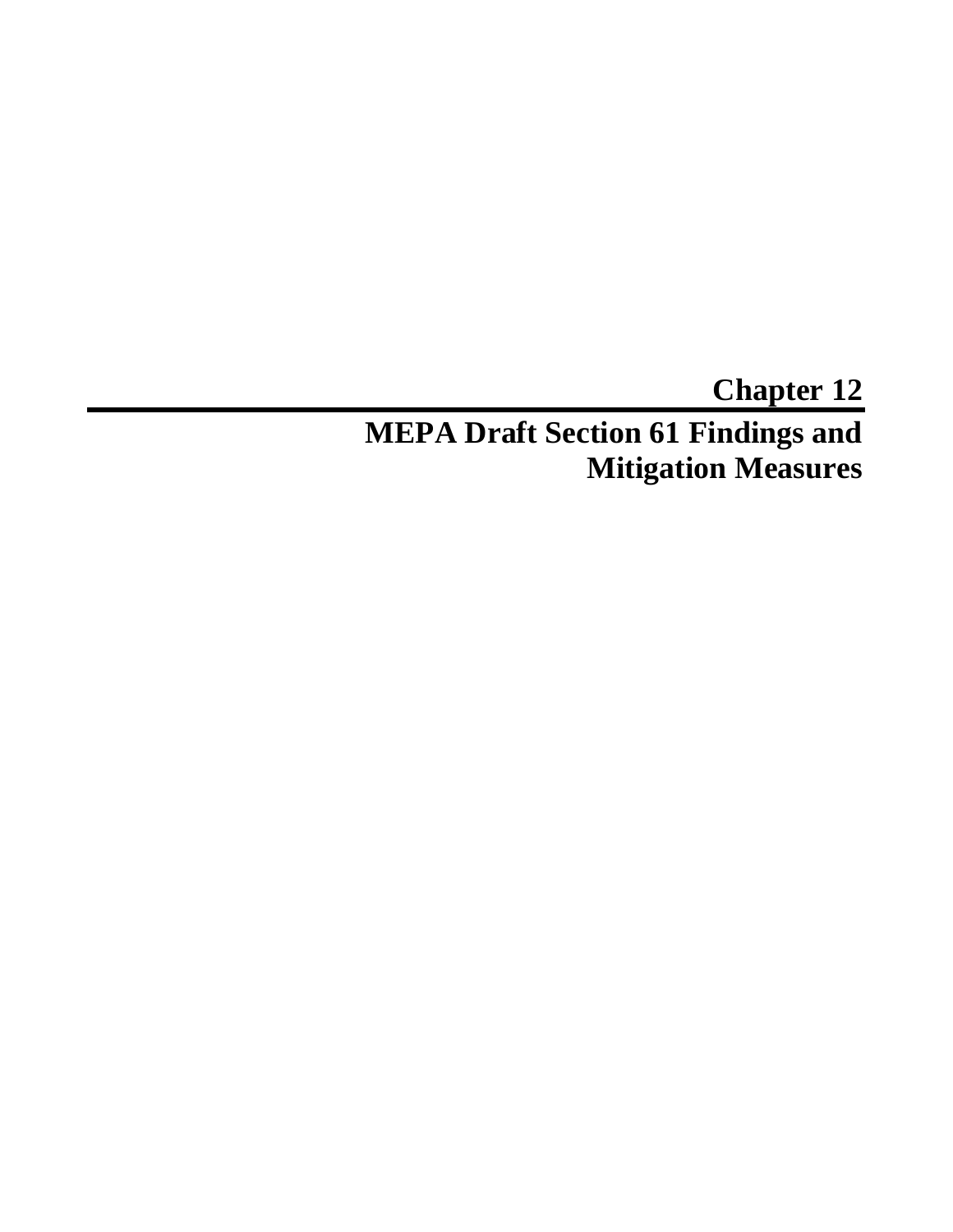### **CHAPTER 12**

# **MEPA DRAFT SECTION 61 FINDINGS AND MITIGATION MEASURES**

#### **12.1 INTRODUCTION**

This purpose of this chapter is to identify and present the mitigation measures and Draft Section 61 Findings as part of the CWMP/FEIR. Draft Section 61 Findings are outlined in the Massachusetts Environmental Policy Act (MEPA) Regulations 301 CMR 11.12, in accordance with M.G.L. c. 30, section 61 for all state agency actions. These regulations require that each agency, department, board, commission and authority of the Commonwealth "review, evaluate, and determine the impact on the natural environment of all works, project or activities conducted by them and shall use all practicable means and measures to minimize damage to the environment." The regulation also states that, "Any determination made by an agency of the Commonwealth shall include a finding describing the environmental impact, if any, of the project and a finding that all feasible measures have been taken to avoid or minimize said impact."

As the Certificate of the Secretary of Energy and Environmental Affairs mandates, the Final EIR is required to include a separate chapter on mitigation measures associated with the CWMP/FEIR and that this chapter also includes Draft Section 61 Findings for all state agency actions. The Draft Section 61 Findings shall contain a clear commitment to implement mitigation, an estimate of the individual costs of the proposed mitigation, identification of the parties responsible for implementing the mitigation, and a schedule for the implementation of mitigation.

#### **12.2 DRAFT SECTION 61 FINDINGS FOR STATE AGENCY ACTIONS**

The anticipated state agency actions are listed below. These actions summarize permits and approvals that will likely be required for implementation of the recommended plan.

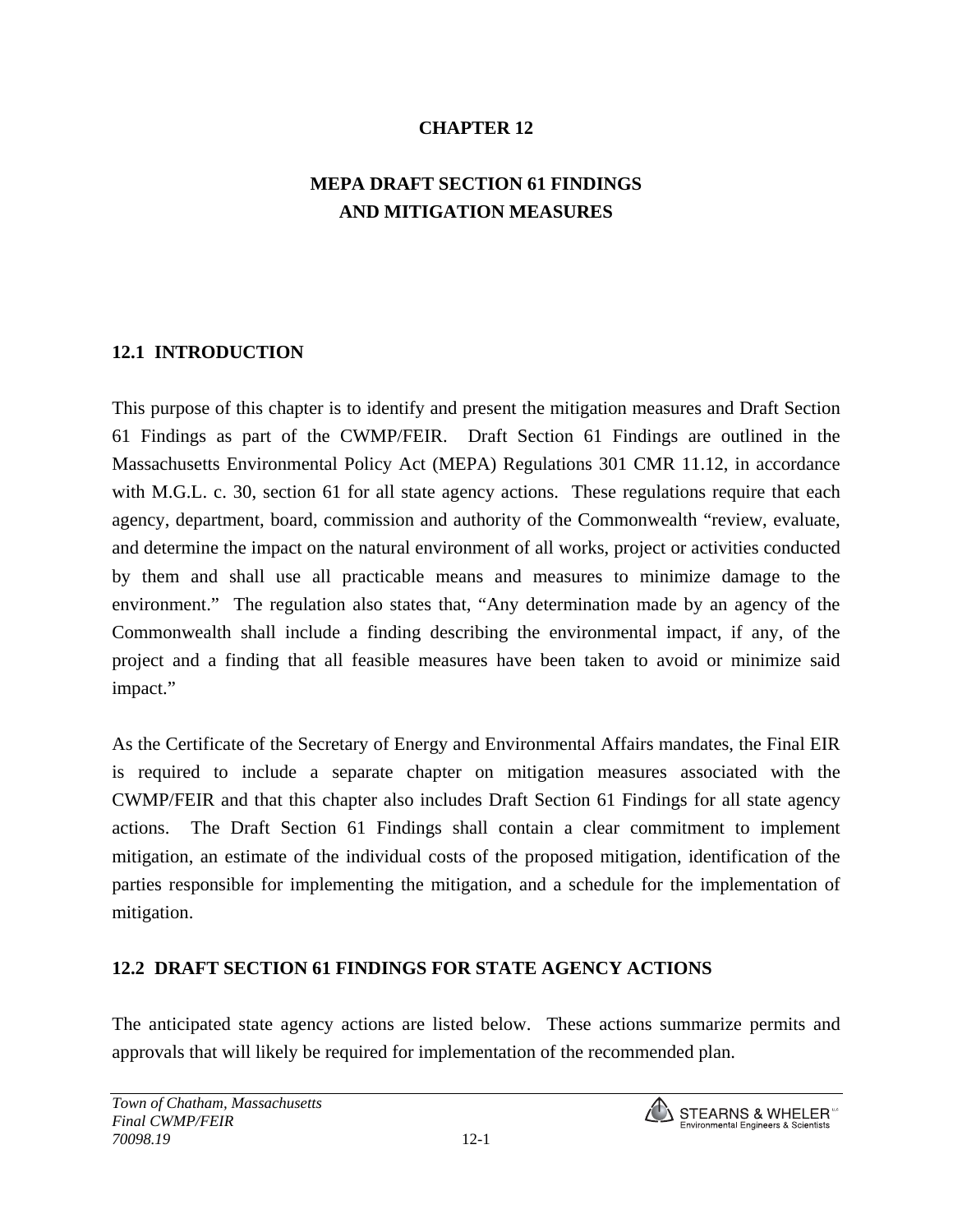- U.S. Environmental Protection Agency (USEPA), National Pollutant Discharge Elimination System (NPDES) Permitting Program (as applicable), under 40 CFR Chapter 1, Section 122.26 (15) for NPDES Stormwater Permit for Construction Activities and review of developed Stormwater Pollution Prevention Plan (SWPPP).
- Department of the Army, New England District, Corps of Engineers (as applicable), Permit requirement under Section 10 of the Rivers and Harbors Act of 1899 (33 U.S.C. 403); Permit requirement under Section 404 of the Clean Water Act; Massachusetts Programmatic General Permit (PGP) or Category II or III Individual Permit.
- Massachusetts Executive Office of Energy and Environmental Affairs (EOEEA) approval of the CWMP/FEIR.
- Massachusetts Department of Environmental Protection (MassDEP), Ground Water Discharge Permit Program, pursuant to M.G.L. c. 21 s. 43 and its regulations at 314 CMR 5.00, BRP WP 11, for facility modifications with plan approval.
- Massachusetts Department of Environmental Protection, Sewer System Extension and Connection Permit Program, pursuant to M.G.L. c. 21 s. 43 and its regulations at 314 CMR 7.00, BRP WP 13, 17, or 18. However, those projects where the Town seeks MassDEP's Project Approval Certificate from the Clean Water State Revolving Fund Program are exempt from permitting requirements.
- Massachusetts Department of Environmental Protection, Chapter 91 License (as applicable), pursuant to M.G.L. c. 91, the waterways licensing program.
- Massachusetts Department of Environmental Protection, Notice of Intent (NOI) Wetland Protection Act (WPA) Form 3 (as applicable) and Chatham Conservation Commission approvals (as applicable) for work within the 100 foot buffer to a wetland, per the wetland, per the wetlands regulations at 310 CMR 10.00.
- Massachusetts Department of Environmental Protection, Air Quality Permits (as applicable), BWP AQ 04 - Asbestos Removal Notification that may be required for Asbestos Pipe removal and BWP AQ 06 Construction/Demolition Notification.
- Massachusetts Department of Environmental Protection, Emergency Engine and Emergency Turbine Compliance. The program applies to all new emergency or standby engines with a rated power output equal to or greater than 37 kW or emergency turbine with a rated power output less than one megawatt constructed, substantially reconstructed, or altered after March 23, 2006.

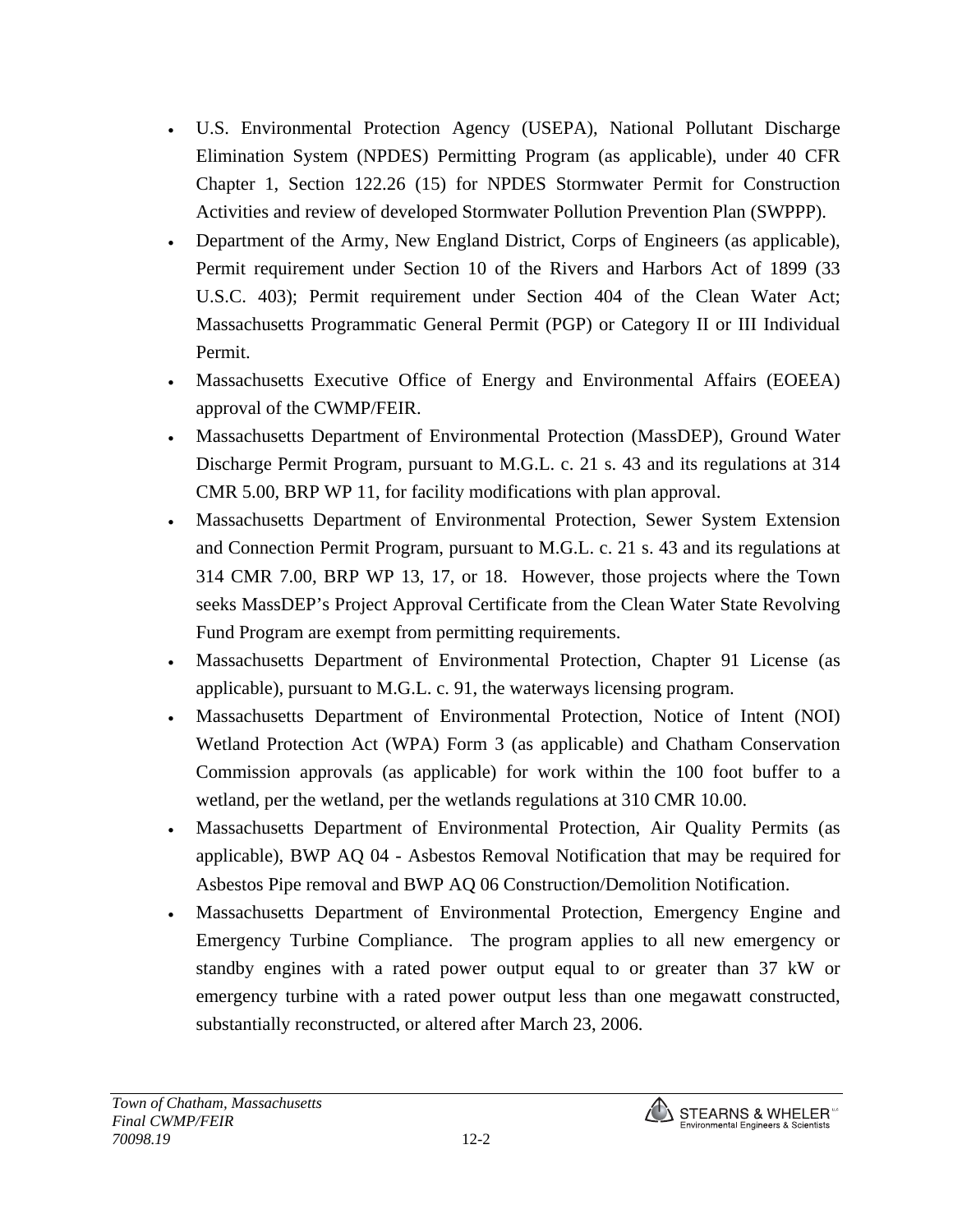- Massachusetts Department of Environmental Protection, Air Quality Permit BWP AQ 14, 15, 16, 17 Operating Permits. These are mandated for major sources of air pollution by the Clean Air Act Amendments of 1990. Massachusetts has incorporated this program in 310 CMR 7.00 Appendix D of its Air Pollution Control Regulations. In some cases, emissions from WWTFs or odor control systems trigger this requirement.
- Massachusetts Department of Environmental Protection Bureau of Waste Site Cleanup, Filing of Utility Release Abatement Plan (as applicable), for excavation within known contaminated sites.
- Office of Coastal Zone Management (CZM) Federal Consistency Review, preconsultation to determine applicability.
- Commonwealth of Massachusetts Department of Public Works Permit for work within State Highway Layouts. These will be required for any work along Route 28 required as part of the recommended plan.
- Massachusetts Division of Fisheries & Wildlife, The Natural Heritage & Endangered Species Program (NHESP), MESA (321 CMR 10.00) and/or the WPA (310 CMR 10.00) for work below mean high water line, in a fish run, or in priority or estimated habitats.
- Massachusetts Division of Marine Fisheries (DMF) and the Pleasant Bay Resource Management Alliance (Pleasant Bay Alliance) consultation as the Muddy Creek Basin Restoration portion of the project is further evaluated. DMF shall include consultation on potential impacts to diadromous fish species and mitigation measures as appropriate.
- Massachusetts Historical Commission (MHC) consultation/reviews for any collection system components and pump stations to be constructed outside of road right-ofways.
- Cape Cod Commission (CCC) approval of the CWMP/FEIR as part of the Development of Regional Impact (DRI) approval process.
- Town of Chatham building permits for the construction of structures as part of the recommended plan.
- Town of Chatham Water and Sewer Department for sewer connection permitting.

The assessment of impacts to the environment as they pertain to the Town of Chatham's recommended plan were discussed in Chapter 10 of the Draft CWMP/DEIR and the resulting

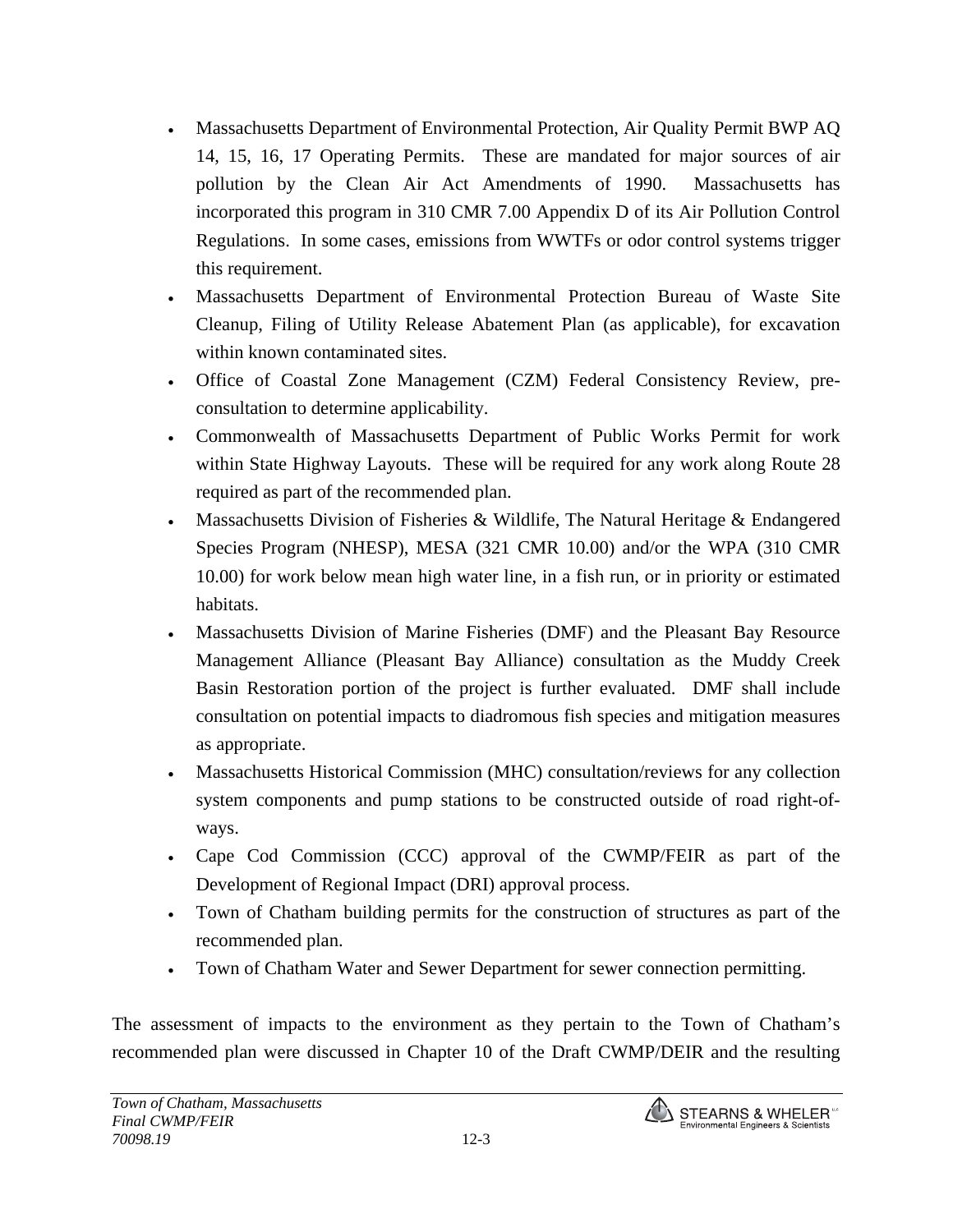planned mitigation measures were discussed in Chapter 11 of the Draft CWMP/DEIR. The Secretary's Certificate mandates a separate chapter on mitigation measures be included in the CWMP/FEIR. Chapter 10 of this document continues to summarize the environmental impact analysis, however the following section summarizes mitigation commitments, and may be used as the basis of development of Section 61 Findings for federal and/or state permits necessary for construction and operation of the recommended plan.

All mitigation measures will be funded and implemented by the Town of Chatham, its agents, representatives, and/or contractors in addition to any state agency actions required above. The Secretary's Certificate and comments received from review of the Draft CWMP/DEIR are located in Appendix A-3; the comment response memorandum is located in Appendix B.

# **12.3 PLANNED MITIGATION MEASURES, IMPLEMENTATION SCHEDULE AND ESTIMATED COSTS**

As part of the EIR process outlined in 301 CMR 11.07, the following mitigation measures were identified. These measures were outlined and identified to limit negative environmental impacts and/or create positive environmental impacts during development and operation of the recommended alternative. The schedule and costs for the implementation of mitigation is also discussed where appropriate.

#### A. **Design and Construction Mitigation.**

1. **General Construction Measures.** During construction, the site(s) shall be secured to prevent unauthorized entry to the construction site, and to protect existing and adjacent facilities and properties. Supplemental lighting, signs, railings, and construction barriers shall be used as necessary to provide safety to employees, construction workers, visitors, and the general public during the construction process in accordance with Occupational Safety and Health Administration (OSHA) and other applicable regulations.

Water used during the construction process, and that generated from runoff on the site, will be controlled by proper site grading, and by providing temporary berms, drains, and other means to prevent soil erosion. These means will also be used to reduce puddling and runoff on the site. Existing and new catch basins will be protected from siltation using hay bales, siltation fence,

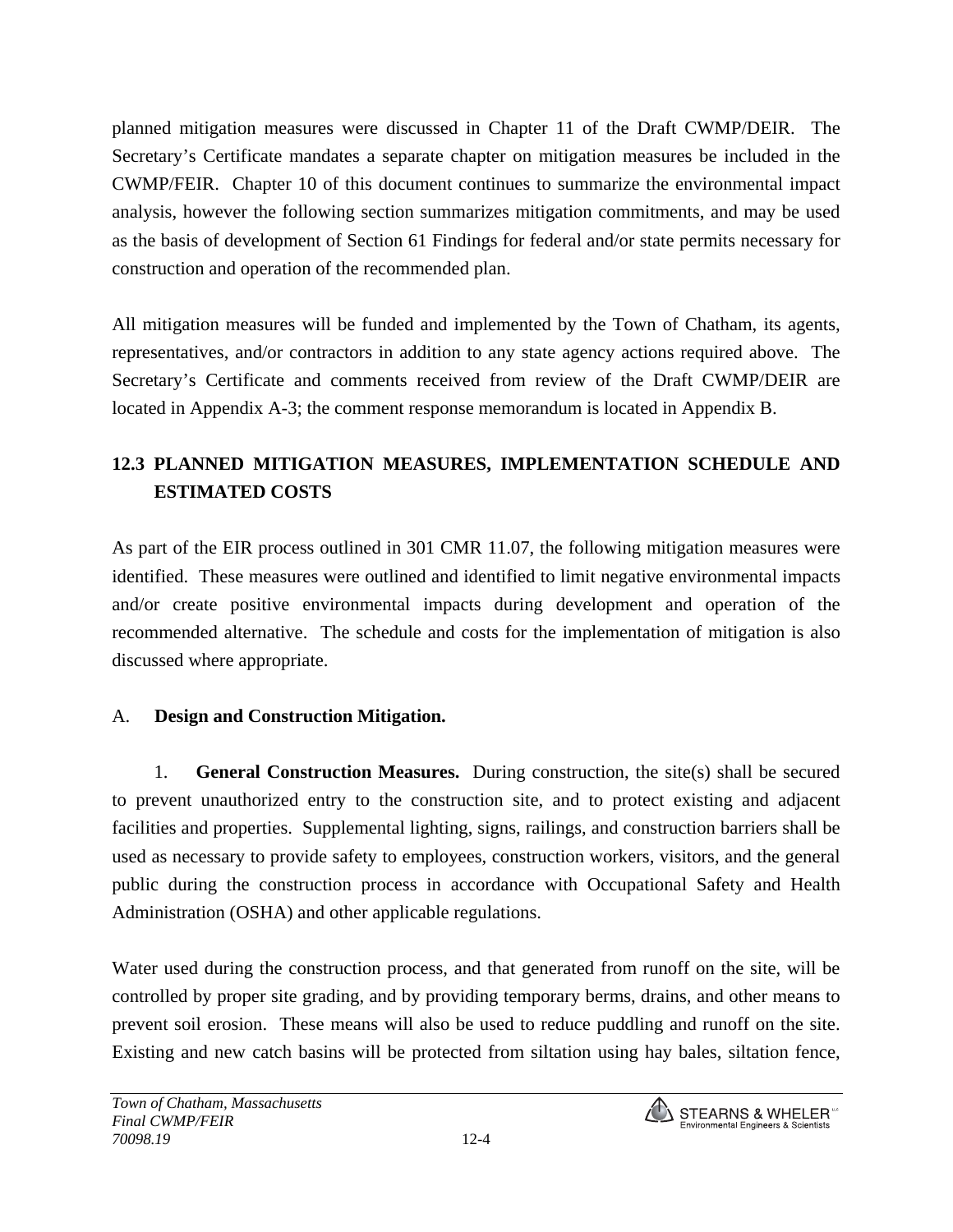and catch basin inserts. At no time will the pumping of silt-laden water be allowed in trenches, excavations, surface waters, stream corridors, or wetlands. Pollution controls will also be provided to prevent the contamination of soils, water and the atmosphere from the discharge of noxious, toxic substances, and pollutants produced during the construction process.

Erosion control measures including hay bales, siltation fencing and erosion control fabric will be used to provide sedimentation barriers. Temporary seeding and mulching may also be used to minimize soil erosion and provide soil stabilization on slopes. Diversion trenches may also be used on the uphill side of disturbed areas to divert surface runoff. Land disturbances will be kept to a minimum to reduce impacts and erosion. All erosion and storm water control methods shall be in accordance with the USEPA National Pollution Discharge Elimination System (NPDES) General Permit requirements, Commonwealth of Massachusetts regulations and the Town of Chatham regulations. A Storm Water Pollution Prevention Plan (SWPPP) will be required as part of the NPDES General Permit.

The site will be maintained free of waste materials, debris, and trash following each day of work. Waste and other debris will be collected and disposed of off-site periodically. At no time during construction will the dumping of spoil material, waste, trees, brush or other debris be allowed into any stream corridor, any wetland, any surface waters or any unspecified location. The permanent or unspecified alteration of stream flow lines is not allowed during construction.

Construction noise from heavy equipment will be limited to within normal operating hours of 7:00 am to 5:00 pm. Dust controls, including the use of street sweepers and/or watering trucks, will be used to minimize air-borne dust.

2. **Collection System Construction.** In addition to the measures identified in the general construction section, police details and other traffic controls will be necessary to minimize traffic problems during construction of collection systems. Detours and trucking routes will need to be identified prior to construction and these routes will need to be designed to minimize impacts to surrounding residential areas not accustomed to heavy construction and increased vehicle traffic. Construction of the collection system will have to allow for safe travel of both pedestrians and vehicle traffic.

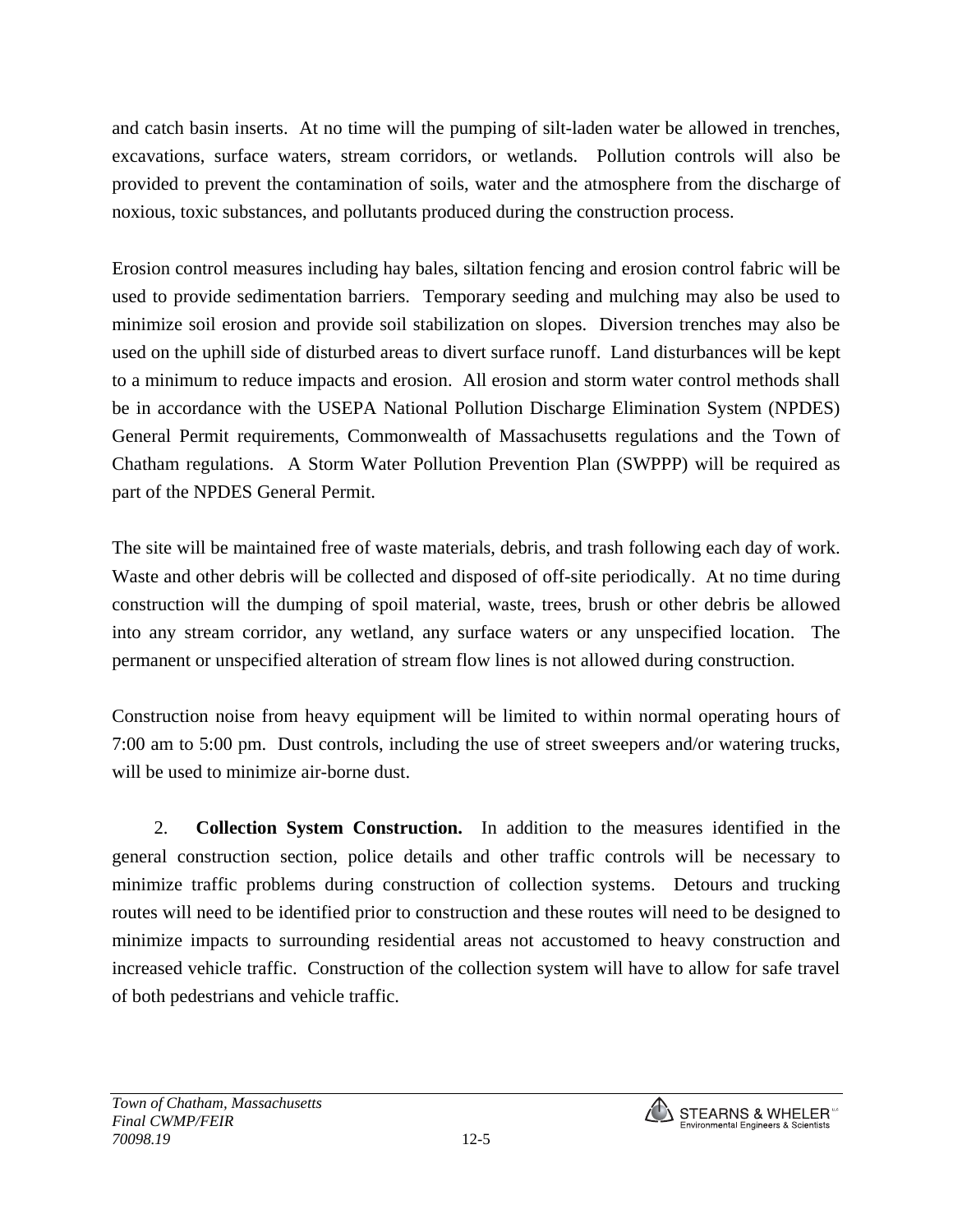Collection system extensions are planned in the road layouts to avoid impacts to animal habitats, wetlands, historic areas, or potential archeological sites. Construction in these areas will impact traffic (vehicle, pedestrian, and bicycle) in the roadways during construction. These impacts will be of short duration and construction within road right-of-ways will not be scheduled for the summer season to avoid traffic congestion. Construction procedures for traffic control, erosion protection, dust control, noise prevention, and wetland protection will be implemented. Use of trench boxes, bracing and other shoring methods will be utilized to provide the necessary safety for workers and others at the construction site. Any property, including trees and vegetation, that is damaged during construction is to be repaired or replaced by the contractor. All roads, both publicly and privately owned, impacted by construction associated with the implementation of the collection system shall be restored to their pre-construction condition or better. Any collection system components and pump stations to be constructed outside of road right-of-ways will be reviewed with the Massachusetts Historical Commission.

The collection system pump stations need to be located in low-elevation areas to be able to utilize gravity pipes that flow to a low area for collection and subsequent pumping. Wetland regulations and permitting will be followed to minimize impacts to any adjacent wetlands.

Stormwater and construction run-off will be managed through the implementation of construction SWPPPs established prior to construction and regulated under USEPA NPDES General Permits for Construction.

Areas requiring sewers located within parts of Town identified as barrier beach will have to be designed and constructed to meet specific state requirements for work within these areas (Executive Order 181), and will have the following stringent requirements for the construction of sewers on a barrier beach:

a. All infrastructure must be protected from coastal flood hazards.

b. The sewers cannot promote additional growth on the barrier beach that would not have otherwise been allowed.

Previous discussions held with Massachusetts Coastal Zone Management (CZM), the agency that upholds Executive Order 181, have identified that the water quality benefits provided by the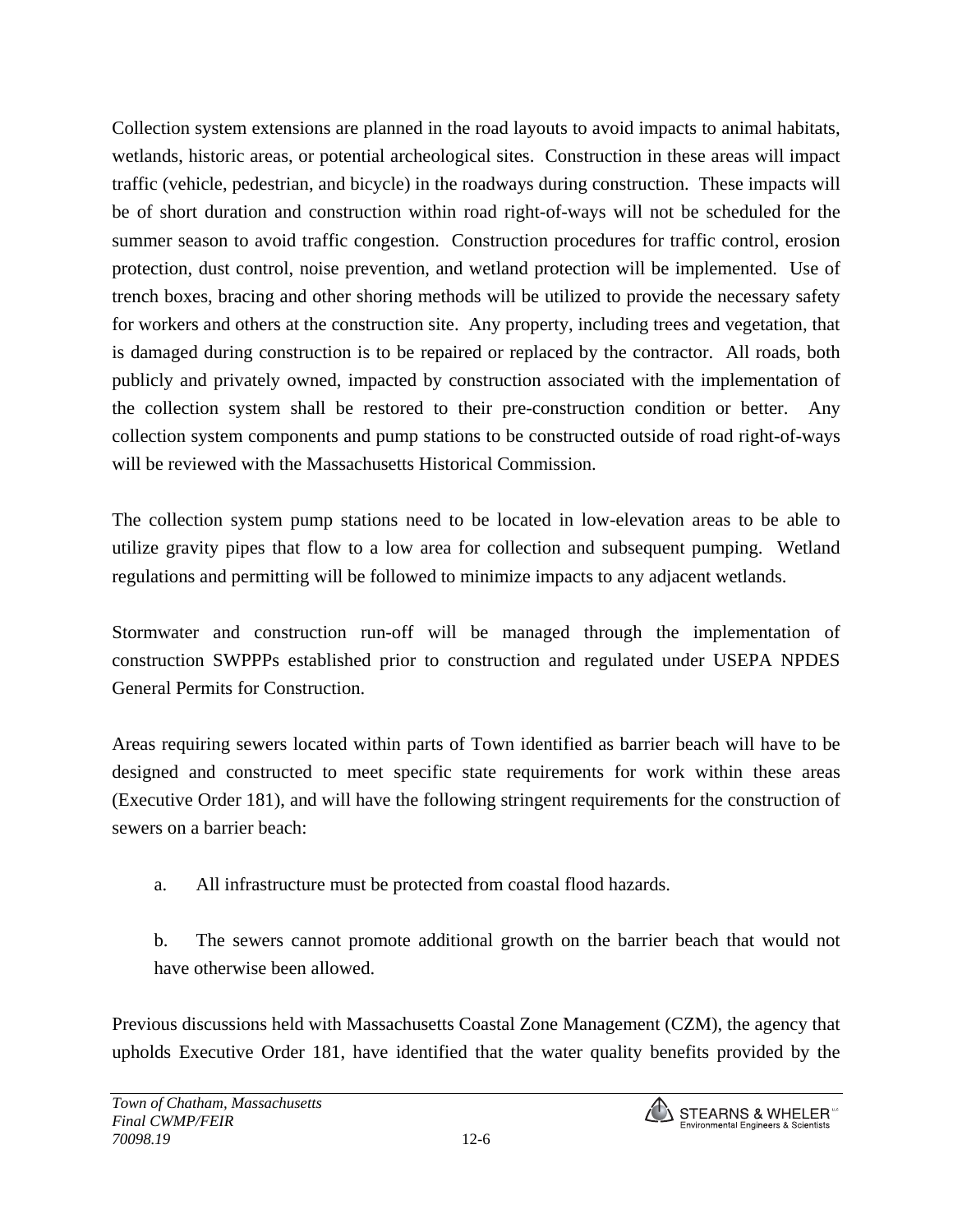collection system extensions will greatly outweigh the slight risk that a catastrophic coastal hazard could damage some of the infrastructure. Certainly, collection system extensions will be designed to withstand coastal flood hazards with pump stations that will not be flooded with a 100-year storm and all pipes and equipment suitably protected from wave action. Pump stations will be located outside of flood zones when possible and protected with a system of check valves in critical areas, and generally protected from floods and natural hazards.

In May 2005 at Chatham Town Meeting, a new section (Article II) was approved to the *Town of Chatham Rules and Regulations of the Sewer Department* that takes a growth-neutral approach with respect to sewer extension (attached in Appendix R). This regulation was specifically designed to prevent growth that might occur as a result of sewer extension.

Estimated costs for Town-wide sewer costs are outlined in Table 9-1, where erosion control is estimated at \$840,000 and final clean up and site restoration is estimated at \$420,000. While these monetary estimates contribute to the mitigation of impacts, these line items do not include all measures.

3. **Wastewater Treatment Facility Site.** In addition to those mitigation measures identified previously, the following measures will be provided at the WWTF site. The greatest mitigation measure is the operation of a new advanced wastewater treatment system designed for nitrogen removal to 3 mg/L total nitrogen, which will result in long-term improved water quality Town-wide. The existing WWTF will remain in operation during the construction of the new facility and all permit requirements will continue to be met to the best of their ability during this construction.

This new wastewater treatment system will help reduce the amount of nitrogen entering the Town of Chatham's coastal embayments in order to achieve the established TMDLs, and will also provide the greatest removal of suspended solids and BOD in the effluent. This system will increase the production of sludge and increase the volume of treated water recharged to the water table. The sludge will be disposed of at an approved off-site facility in accordance with MassDEP guidelines. The increase in treated water recharge has been modeled locally and by USGS to review impacts, all of which have been identified as negligible; however the recharge will be monitored as part of an approved groundwater monitoring plan.

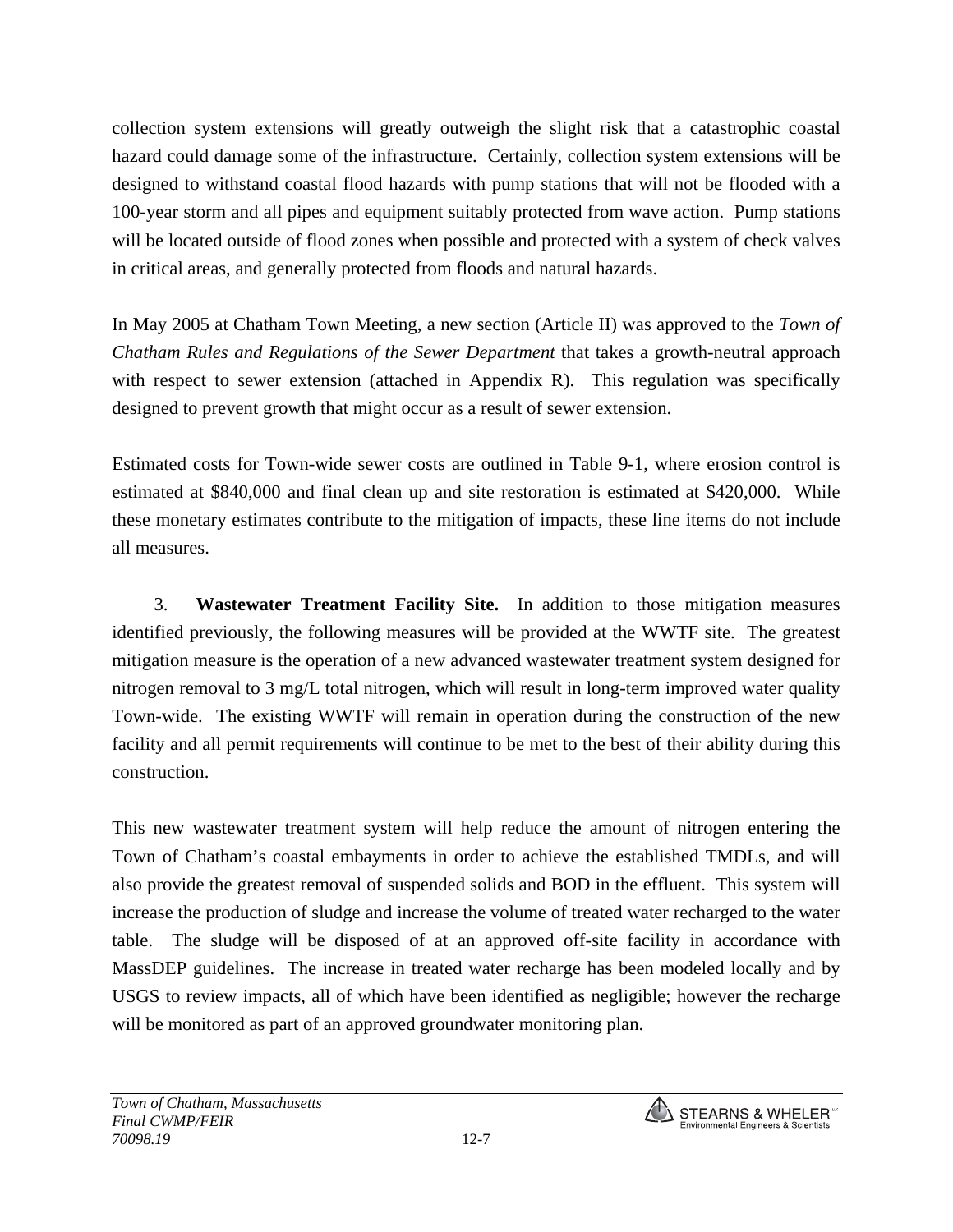Odor and noise mitigation measures will also be considered as part of the final design to minimize the impacts to adjacent properties during construction and operation.

The following mitigation measures will be observed to avoid or minimize adverse environmental impacts at the existing WWTF site:

- Construction will be kept to a minimum on the northern side of the site (the direction of possible estimated habitat).
- The majority of the construction will take place on a previously developed parcel.
- Vegetative screens will be employed if is determined that they are necessary for aesthetic reasons.
- Work will be halted if archaeological resources are uncovered during construction.
- The contractor will be required to thoroughly clean up the site before the contract is considered complete.
- Expert agencies will be contacted when a resource may be impacted.
- Proper handling and storage of possible contaminants and hazardous substances will be required of the contractor.
- Access roads will be dampened to minimize construction dust.
- Debris will not be burned as a means of disposal.
- No structures will be placed near airfield runways, approaches, and flight paths.
- No construction work will be performed during evening, holiday, or weekend hours.
- A resident project representative will be employed to ensure that the project area is kept clean and that mitigation measures are met.

Estimated costs for Chatham WWTF Improvements are included Table 9-3, where odor control is estimated at \$340,000 to \$400,000 (for Alternatives 3 and 4, respectively) and site work is estimated at \$820,000 to \$1,000,000 (for Alternatives 3 and 4, respectively). While these monetary estimates contribute to the mitigation of impacts, these line items do not include all measures.

## **12.4 ADDITIONAL MITIGATION MEASURES**

A. **Introduction.** The following is a discussion of addition items specifically identified in the Secretary's Certificate. These mitigation measures will be implemented by the Town of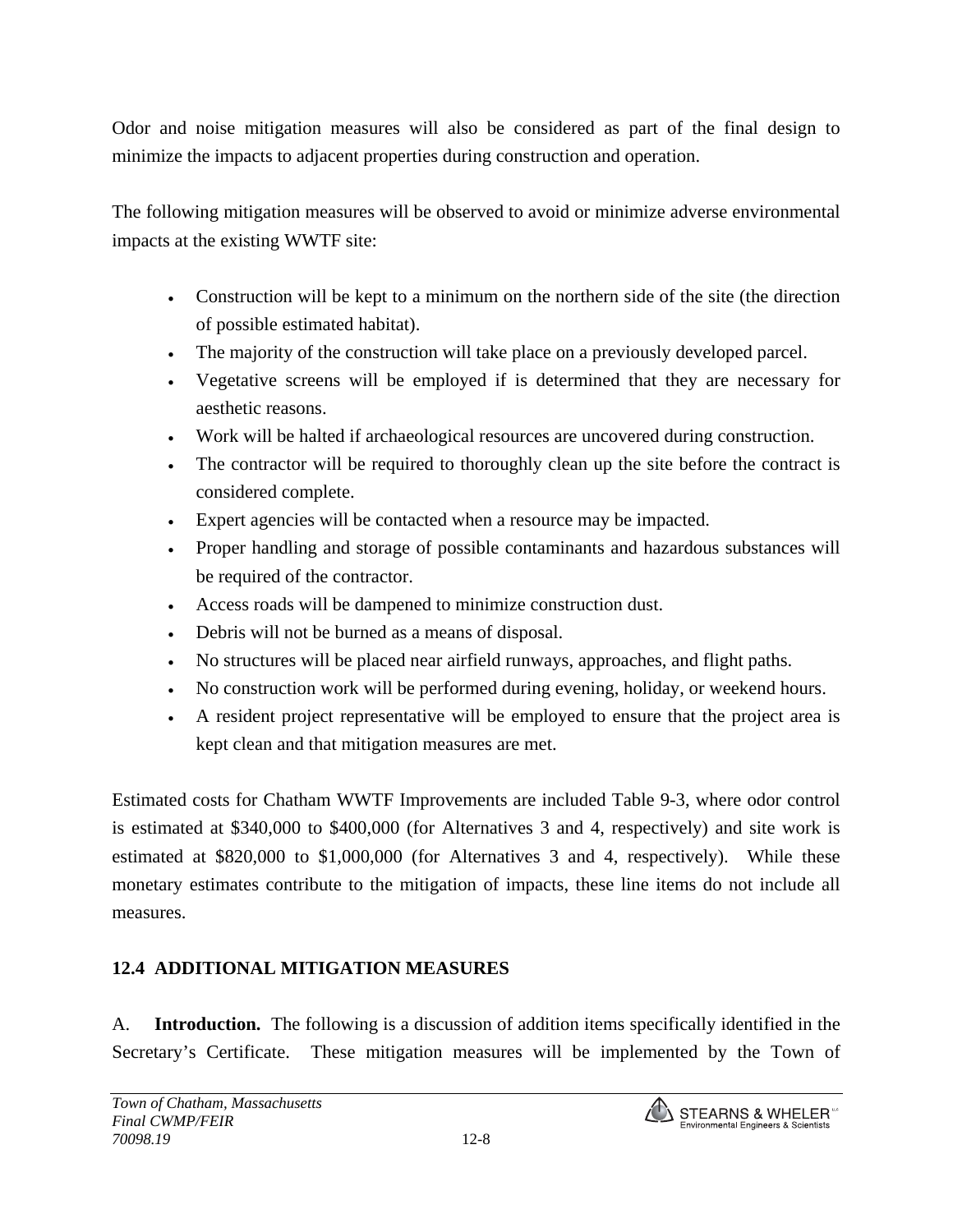Chatham, its agents, representatives, and/or contractors in addition to any state agency actions required in Section 12.2.

B. **The Adaptive Management Plan.** The Town of Chatham's CWMP includes the implementation of an adaptive management process to monitor groundwater elevations and water quality at the Chatham WWTF groundwater recharge site, and nitrogen loading levels to coastal embayments during construction and upon completion of the phased sewering project. This adaptive management approach will enable the CWMP to be adjusted based on the monitoring results of the environmental and economic impacts associated with the construction of the new sewers in Chatham. MassDEP has requested that the Town develop a feasible water quality and habitat quality compliance measure to track changes during implementation of each phase of project construction to verify the effectiveness of the Town's CWMP over time.

The Town of Chatham has since met with MassDEP and CCC on August 13, 2008 to discuss an appropriate Adaptive Management Plan and monitoring program. The Adaptive Management Plan will allow for modifications or "mid-course corrections" based on the following key factors which are discussed in greater detail in Chapter 11:

- Implementation of the CWMP.
- Documentation on capital expenditures.
- Compliance with the groundwater discharge permit.
- Reporting on estuarine water quality monitoring.
- Reporting on groundwater elevation and quality monitoring.
- Summary of habitat assessments that may be completed by the Town, MassDEP, regional organizations, or others.
- Continued coordination with the Pleasant Bay Alliance who is coordinating any MEP model runs of this estuary.
- Potential evaluations and changes as needed.

It is noted that the Town of Chatham continues to work with the MassDEP Pilot Project (through the Pleasant Bay Alliance) to develop a standard protocol for documenting these compliance items. MassDEP continues to coordinate with UMass-Dartmouth School for Marine Science and Technology (SMAST) for the needed technical input.

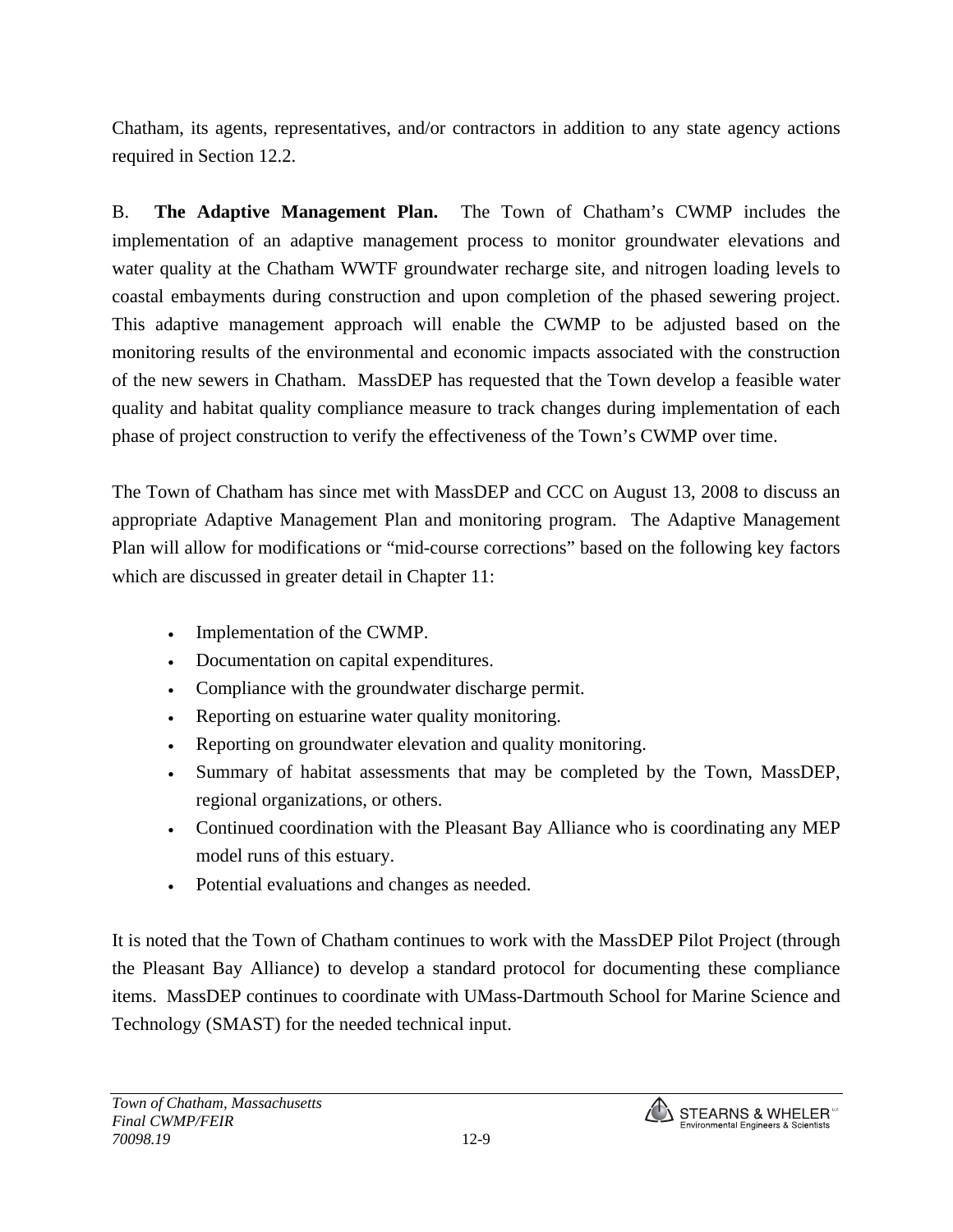C. **Muddy Creek Basin Restoration.** As further evaluation of the proposed Muddy Creek Basin Restoration project proceeds as part of the CWMP project, the Town will continue to consult with the Massachusetts Division of Marine Fisheries (DMF) and the Pleasant Bay Alliance on the proposed restoration. In addition the Town is prepared to consult with the DMF to assess the potential impacts the proposed Muddy Creek restoration project may have on diadromous fish species. As reviewed in Chapter 1, the PBA is seeking additional grant funding for further evaluation of this alternative.

D. **Sewering and Growth Management.** As discussed above, in May 2005, Chatham Town Meeting approved a new section (Article II) to the *Town of Chatham Rules and Regulations of the Sewer Department* that takes a growth-neutral approach with respect to sewer extension (attached in Appendix R) and was developed for consistency with Executive Order #385.

As discussed in Chapter 8, the Town is also actively implementing interim means of limiting nitrogen. The first step in this process has been establishing a "*Nitrogen Loading Regulation*" to address the immediate wastewater needs and public health concerns regarding on-site septic systems in Town, while the CWMP process is still underway. Revisions to this regulation have been ongoing since the late 1980's, with the most current revision being dated May 11, 2006. A copy of this regulation is included in Appendix S.

Although the Town of Chatham is currently undergoing a review of its zoning by-laws, the adoption of the additions to the *Rules and Regulations of the Sewer Department* is the primary control mechanism that makes this CWMP/FEIR "growth-neutral." No additional by-laws have been passed since submittal of the Draft CWMP/DEIR.

## **12.5 MITIGATION SUMMARY**

The mitigation measures as they apply to general construction, collection system construction and the wastewater treatment facility site also encompass the potential environmental impact categories discussed in Chapter 10. As previously discussed, the majority of the WWTF construction will take place on a previously developed Town-owned parcel, therefore the project will have limited negative impacts on open space and will not have a long term negative impact on the Old Colony Rail Trail (Harwich  $\&$  Chatham Municipal Trail) which travels past the Chatham WWTF. This Rail Trail is a dedicated bicycling and walking trail that is located in the